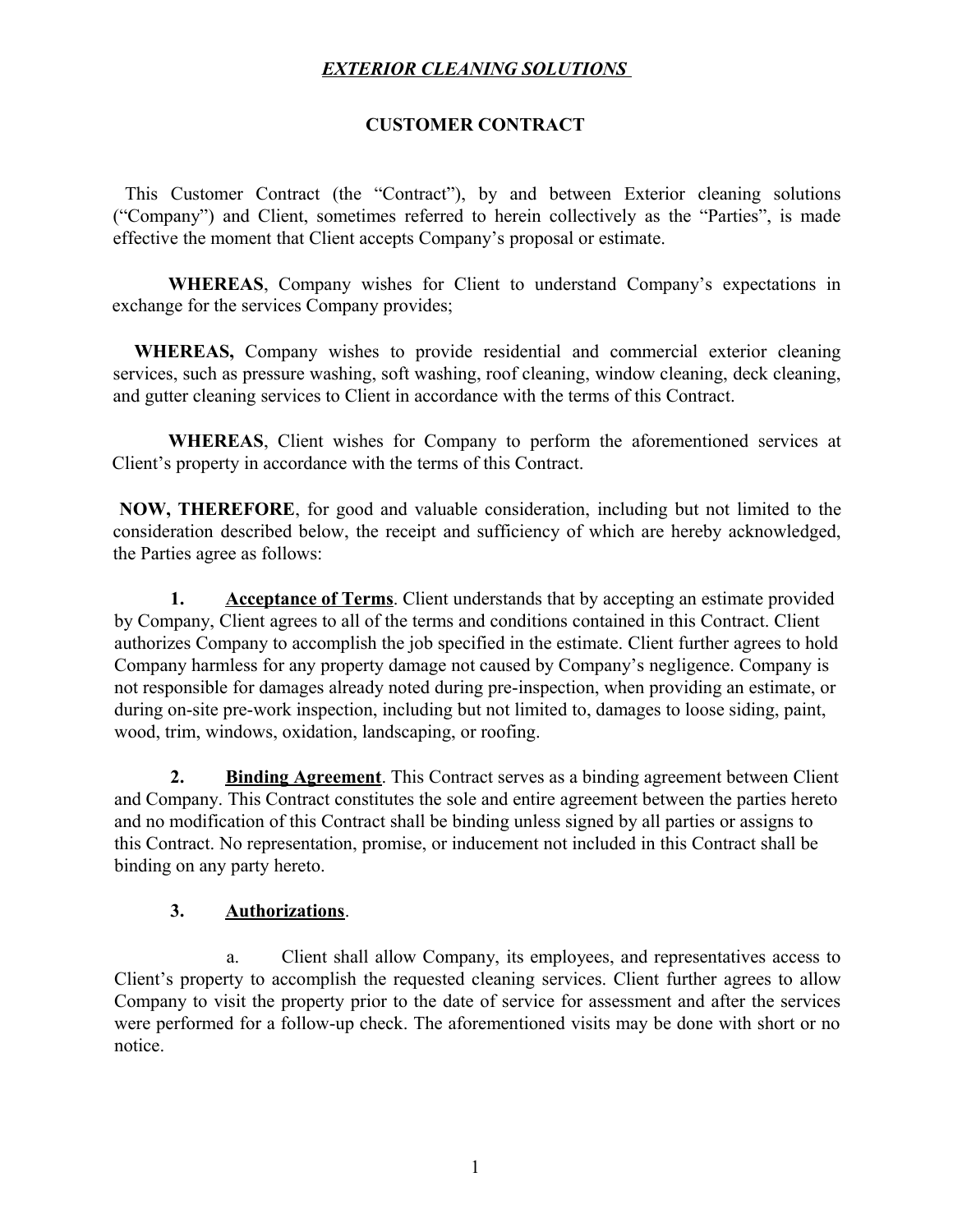b. On the date of service, Client agrees to allow Company to use the residential/commercial water source via an outdoor spigot. In areas where well water is used or there is low water pressure, Client agrees to provide advance notice of such conditions so Company can prepare and bring an adequate amount of water for the cleaning service. In the event Company is required to supplement the water supply, Client understands that additional charges will be assessed to Client as extra equipment is needed to transport water and feed the water from the tanks. These additional fees will vary depending on factors like location and the quantity of water needed.

c. Company equipment is powered by Company's systems, so Company will not connect to Client's home's electrical supply. Company's crew members will inspect Client's spigot to ensure that there is no damage in it and the area surrounding. Client's crew members will take before and after photographs documenting the condition of the spigot. Client agrees that Company shall not be held liable for either previously damaged spigot issues or issues outside Client's home unrelated to cleaning services.

d. Company cannot proceed with any washing or cleaning service if Client

ongoing construction and/or home improvement projects going on. Client is hereby advised to schedule Company's services to be performed on dates when no construction and/or home improvement projects are being completed. A cancellation fee of \$150.00 shall be charged to Client if Company arrives at Client's property for washing and/or cleanings and construction and/or home improvement projects are ongoing.

e. During unavoidable circumstances, such as emergency or inclement weather conditions, Company shall perform the requested cleaning services on the next available business day. Client acknowledges that as much as Company wants to accommodate a quick reschedule, Company has other considerations to take into account such as working with other scheduled clients and weather situations.

### **4. Payment Terms.**

has

a. Unless otherwise agreed by the parties in writing, payment is due upon the completion of work. Company accepts all forms of payment including cash, check, or credit. If paying with credit, Company accepts paythrough through a credit card processor link or the office for the privacy and security of Company's information. **Any invoice or scheduled payment over 10 days past due will be subject to a 7% late fee.** If any invoice or scheduled payment goes 30 days past due, Company shall have the right to file a civil suit to collect the outstanding debt. Company further reserves the right to refuse to continue to do business with a client who is currently past due or who has been 30+ days past due more than once.

b. If Client and Company have a net 30 days' payment schedule, Client must have payment submitted to Company within a 30-day grace period. **Any invoice or scheduled payment that is 30 days past due after the date of the Contract will be subject to a 7% late**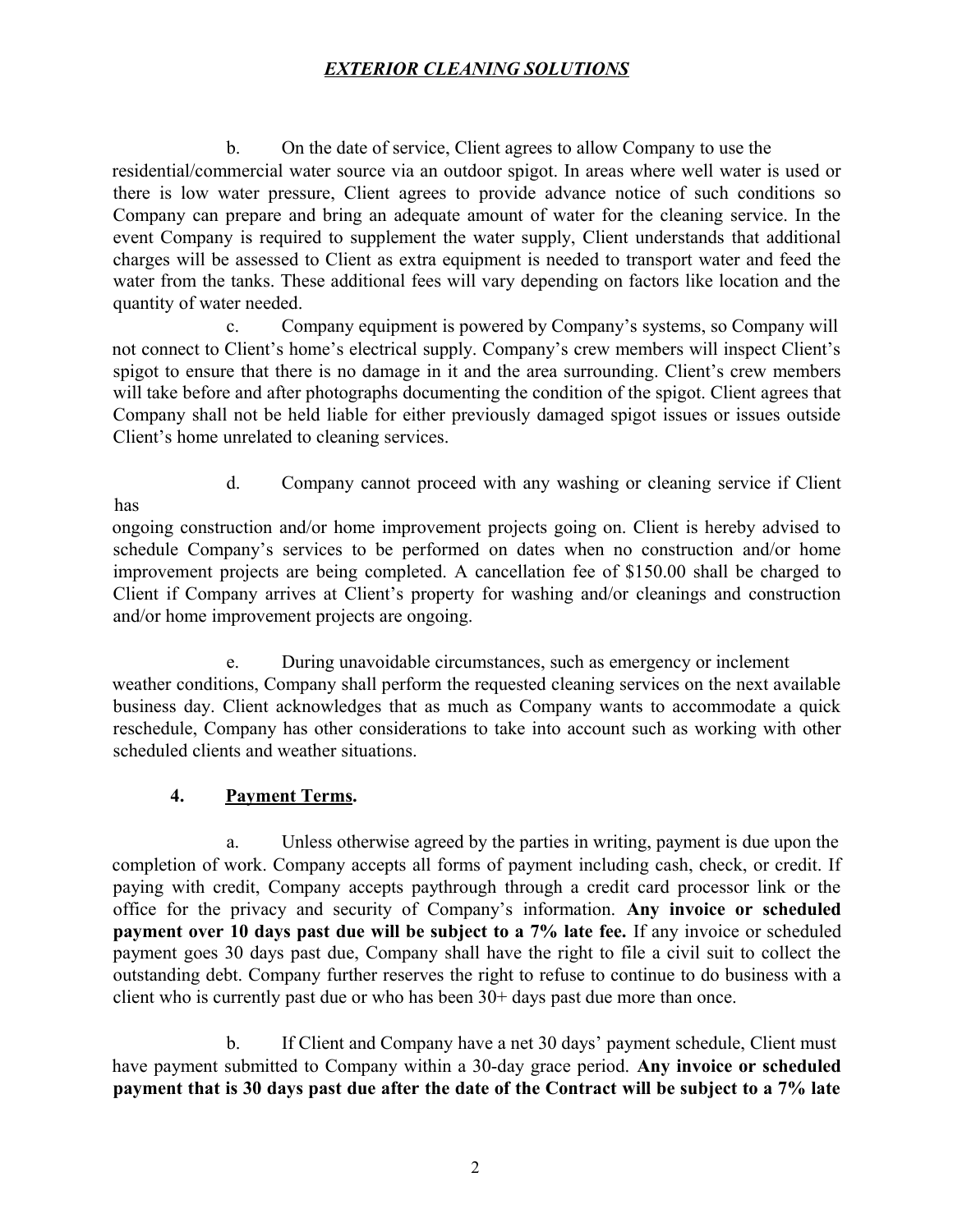**fee.** If payment is not received within 60 days of the due date, Company reserves the right to file a civil suit to collect the outstanding debt. Company further reserves the right to refuse to continue to do business with a client under a payment schedule who is currently past due or who has been  $60+$  days past due more than once.

### **5. Risks and Releases of Liability.**

a. Company has expert technicians who operate the equipment used in any cleaning service. Company always takes extra precautions not only to keep Company's technicians safe but also to avoid causing any damage to Client's property. Company understands the type of pressure that a surface needs when cleaning, like the use of low pressure on delicate surfaces. However, damage can be inevitable due to various reasons like poor maintenance, neglect, or lowgrade building materials. Client is advised to implement routine maintenance on the home's surface and also ensure a watertight seal to the home before the date of cleaning to avoid damage. Company shall not be held liable for any damages that occur due to improper maintenance, neglect, or low-grade building materials.

b. On the date of the cleaning service, Company will note any pre-existing damage to the area to be serviced using a checklist sheet that will be signed by Client. In cases when Client cannot sign, Company will note the absence and take photos of the noted damages. Client or the homeowner should also sign the checklist sheet as proof that they have been informed of any damage. If Client is not present, Company's employee in charge of the service will notify Client of the noted damages with supporting documents. If Company found any new damage, the services will stop until Client can see the damage and acknowledge its existence.

c. Company has a set of procedures to protect plant life in the area. Client understands that cleaning or washing is scheduled during midday sun, and there is a possibility of leaf burn, as water can get around the plant during the cleaning procedures. Any issues with plant life within the area of washing will be evaluated by Company to determine the plan of action. It is Client's responsibility to know what plants on the property are suffering from leaf burn or are wilted upon arrival. Company is not liable for any damages to plants or landscape that were burned prior to Company showing up, as Company takes high precaution in treating landscape with proper care.

#### **6. House Wash Acknowledgment**.

- been
- a. Client must have a water spigot available, or arrangements should have

made with Company for water that will be brought to the site, subject to additional fees, as outlined in Section 3(b) of this Contract. Client is hereby advised that Company's service equipment needs a direct connection to a water line and not on a water faucet.

b. Client understands that any existing oxidation, flaws, and blemishes will

be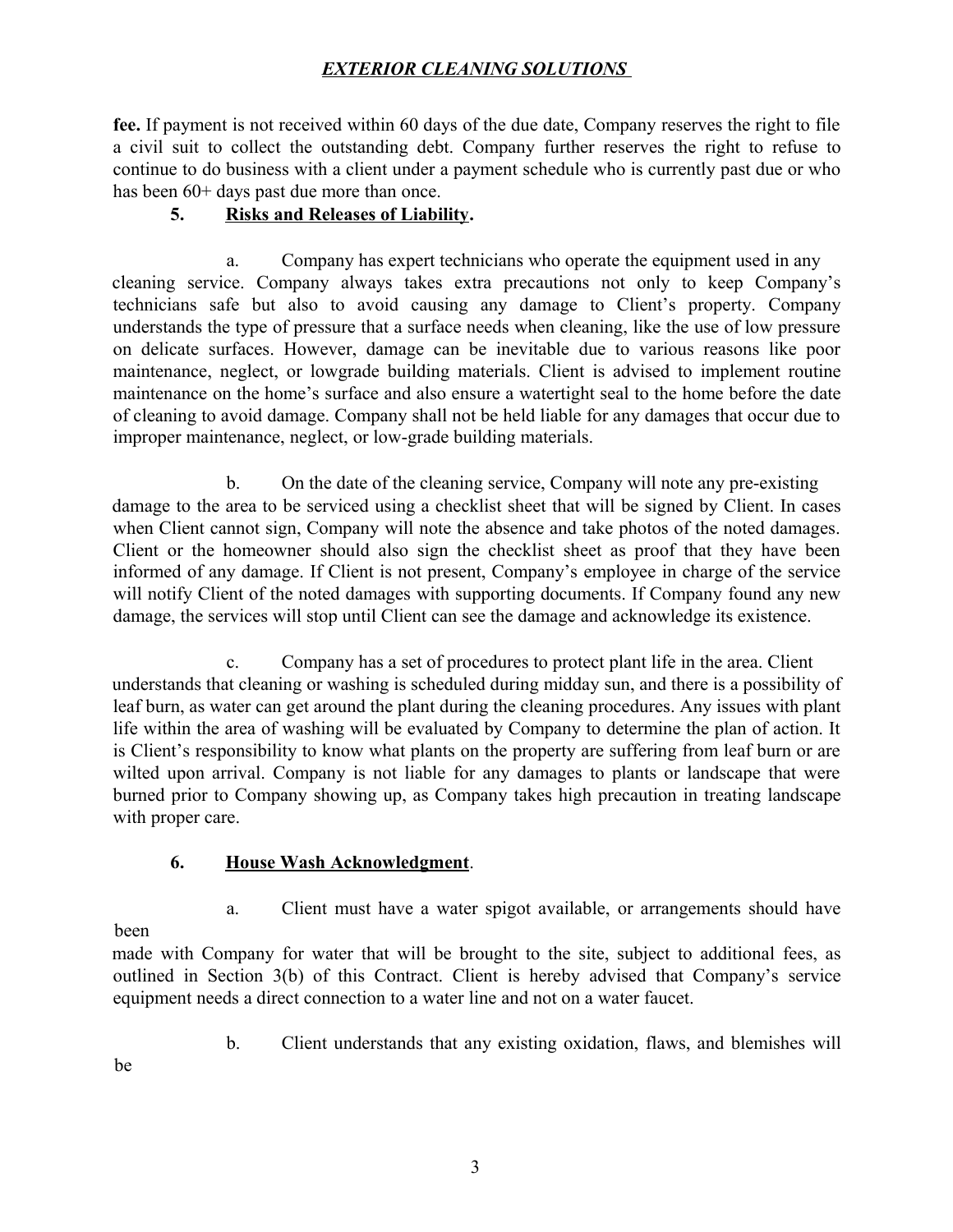more visible after cleaning. Vinyl siding that lacks maintenance and exposed to the sun is susceptible to oxidation. Oxidation can cause a chalky, white powder on the surface, thus eliminating the clear luster. The effects of oxidation can be noticeable only after cleaning, as it can be covered with dirt and debris. This should not be pointed out as Company's fault after cleaning, as it is always discussed during pre-inspection and the cleaning process unless it is due to the company's negligence.

c. Client should shut off all electric outlets and fixtures outside before the arrival of Company's team as a precaution.

d. In case of "site unseen estimates" where Company uses only photos provided by Client, Eagle view software, Google maps, or other locally listed information, Company cannot take note of any flaws in exterior surfaces. However, Company will do its best to point out any flaws in exterior surfaces on the date of cleaning.

e. Client understands that Company uses a cleaning solution that is specifically formulated for their cleaning services. It is proven not to cause any discoloration or damage to home siding. Client should not be alarmed if Client notices the faint rusty color on Client's siding. These are called weep holes to allow ventilation and allow condensation to drain out. However, these can be little homes for bugs. Debris and dirt can also accumulate in these holes. After washing, as it goes to the drying process, leftover water or bug juices drained from these holes. These can be bug feces, mold, and debris. These will come off with the rain, morning dew, or garden hose. These are not stains and are not permanent. If the weep holes drip heavily, Company agrees to do a visual inspection and a full rinse.

f. Client understands that during house wash service, Client will also receive basic window cleaning. This is different from the window cleaning done with a purified water pole system. The basic cleaning will remove dirt and debris off windows but can leave water spots. Company suggests removing window screens for a more effective wash.

g. For thorough cleaning, Client is suggested to use Company's more advanced window cleaning services. This uses filtered water to be sure that nothing in the water can leave streaks and water spots. Client understands that the window screen needs to be removed before wash. Window screens can be brittle and delicate, which is why Company will not remove them unless a consent form is signed by Client. Company will not be liable for worn and brittle screens.

#### **7. Roof Treatment Acknowledgment**.

been

a. Client must have a water spigot available, or arrangements should have

made with Company for water that will be brought to the site, subject to additional fees, as outlined in Section 3(b) of this Contract. Client is hereby advised that Company's service equipment needs a direct connection to a water line and not on a water faucet.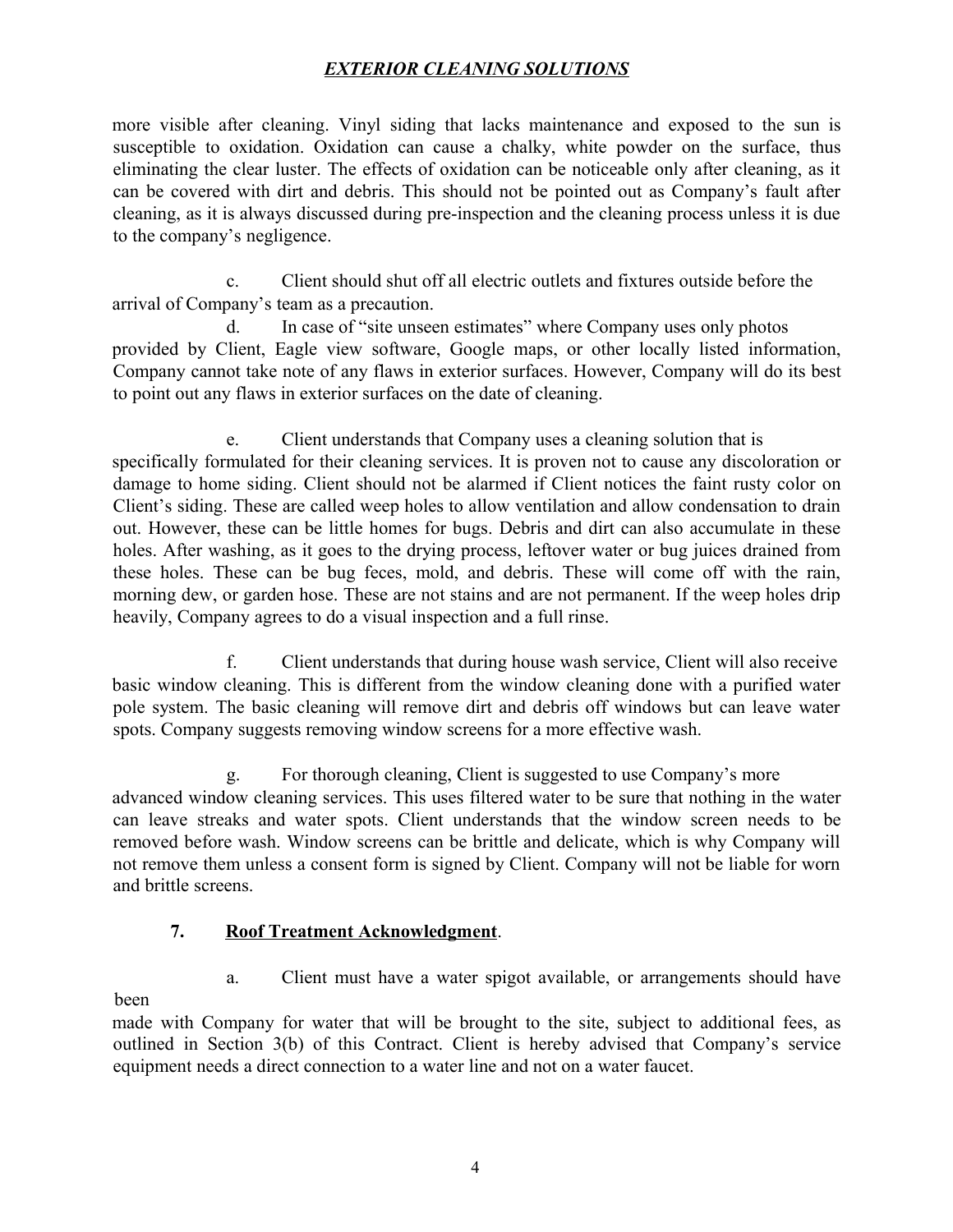b. Client understands that Company uses a cleaning solution that is guaranteed

to kill damaging growths like algae, moss, or lichen. Roofs react differently to the solution, meaning the result may vary. There are times when it takes more time to completely remove the dead growths. The materials and the age of the roof, the location, and the amount of build-up can affect the length of time to see the results. Company does not pull growth with a force, as it can cause damage. However, if Client insists on Company doing so, Client should sign a waiver stating that Company is not liable for any damage that it may cause and that Client understands that doing so could void the warranty with the roof manufacturer.

c. Client understands that roofs naturally suffer granular loss over time.

Algae,

moss, and lichen can cause more significant granular loss. Also, after a roof cleaning, areas affected by granular loss are more visible since no organic matter is covering it.

**8. Touch Ups on Roofs**. Touch-ups on roofs may be needed after washing. There is a possibility that washing may leave light brown areas after treatment and washing. These are just dead algae, or the black streaks before treatment. In these cases, Client must understand that Client needs to wait for dead algae to come off with the help of natural elements like rain and sun exposure. These traces will fade after 6 to 8 weeks or longer, especially on shingles. If the traces do not fade after 6 to 8 weeks, Client can contact Company so the parties can assess and decide what to do next. The span of time can also determine if the reapplication of the solution is needed. Touch-ups are not charged to Client given that it is necessary for proper treatment on the initial quote.

**9. Client's Obligations On Date of Service.** Client hereby agrees to ensure that the following preparations take place prior to Company's arrival on the date of service:

a. Doors and windows should be shut tightly.

b. Please have all pet droppings removed from areas immediately around

home.

c. Shut off all outside electrical outlets and fixtures at the breaker on the scheduled date even before the team arrives.

d. Remove window screens for better washing and rinsing.

e. Keep pets and kids indoors before and during cleaning.

f. Clear the area to be serviced and remove sensitive materials like rags, doormats, outdoor furniture, and your vehicles from the areas being washed.

g. Client should refrain from using other water outlets in the residence to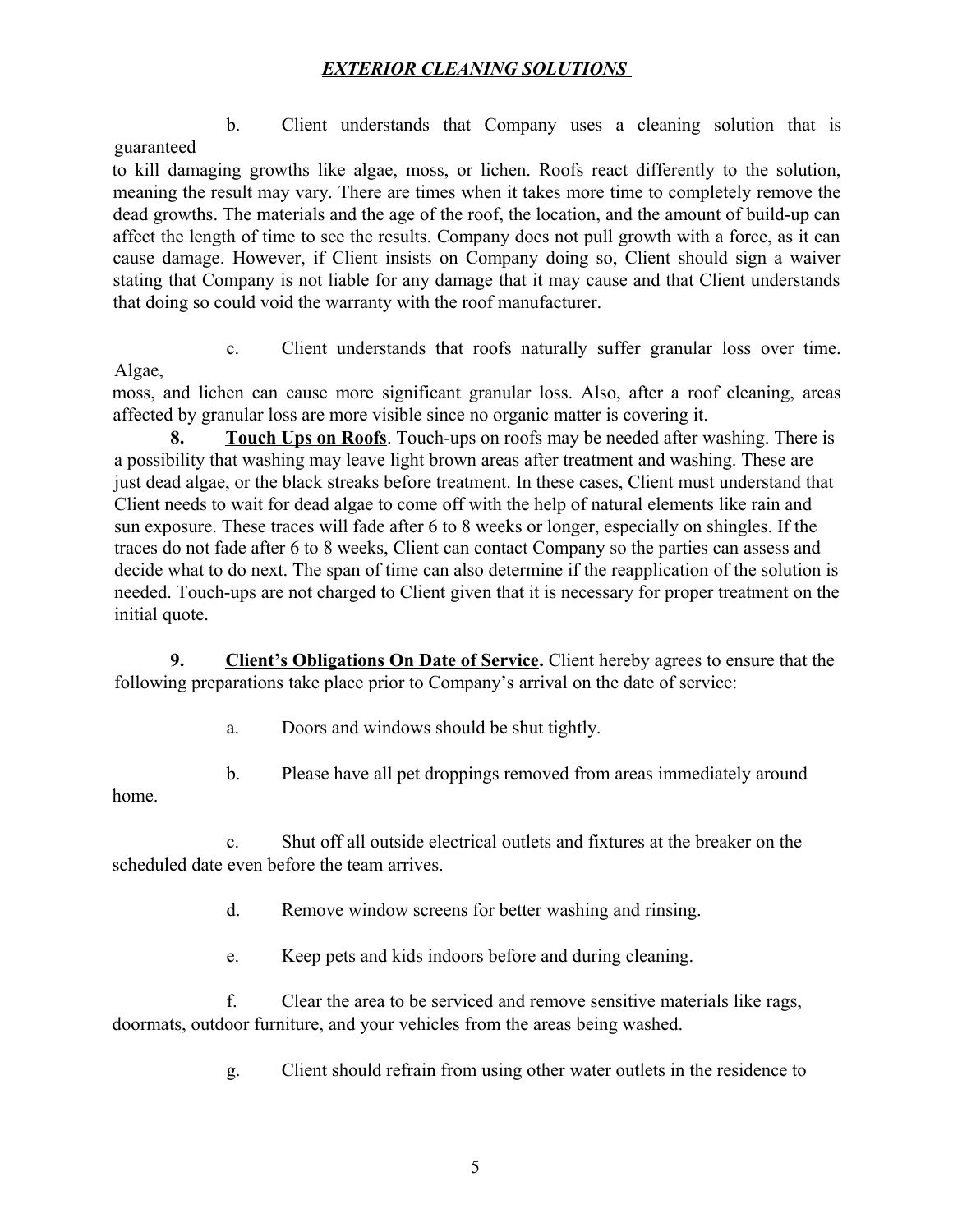maintain the pressure or volume that is needed in cleaning.

h. Have an accessible and activated water spigot, or other arrangements should

have been made with Company for water that will be brought to the site, subject to additional fees, as outlined in Section 3(b) of this Contract. Client is hereby advised that Company's service equipment needs a direct connection to a water line and not on a water faucet. For maximum pressure, Company should connect to a direct line and not on the faucet. Company needs a steady pressure of 40 PSI.

Company has a set of procedures to cover electrical outlets. However, it is more applicable for the client to shut off the electrical supply of all exterior outlets. As Company will clean windows, Client should be the one to remove window screens, as it can be brittle and fragile. This will allow Company to give a thorough cleaning to windows, leaving no streaks and marks if Client has purchased the window cleaning package.

### **10. Exclusions & Limitations**.

a. To secure a cleaning service, a 20%-30% deposit is required. This amount is non-refundable and will be deducted from the total quoted price once the service is completed on Client's invoice. The deposit must be paid to keep Client's scheduled slot in connection with approving the quote sent via signature. As an example, if a job is quoted at \$300.00, a \$75.00 deposit is required, leaving the remaining \$225.00 balance due after service. There are some cases when a higher deposit is required depending on the material of the surface to be clean and the type of cleaning that should be done. This will be prepared for Client with details from Company's office manager.

b. A \$55.00 fee will be assessed if the client does not have a stable water source ready when the technicians have already arrived. The water pressure should always be consistent at 40 PSI. This cannot be maintained if there is water failure and will then affect the cleaning process. An example of water failure is when the filtration system fails or the well pump stops and Company is not the one at fault. If water source can be a problem, Client must have other options or must make some arrangements with Company for Company to bring water to the site, which requires additional fees, as outlined in Section 3(b) of this Contract.

c. A cancellation fee of \$150.00 will be assessed if Client cancels service without prior notice 72 hours or more before the date of service. The same applies when Company has already arrived on the scheduled date and cleaning cannot proceed because of ongoing construction work.

d. A fee of \$100.00 will be assessed if Company returns to the site to review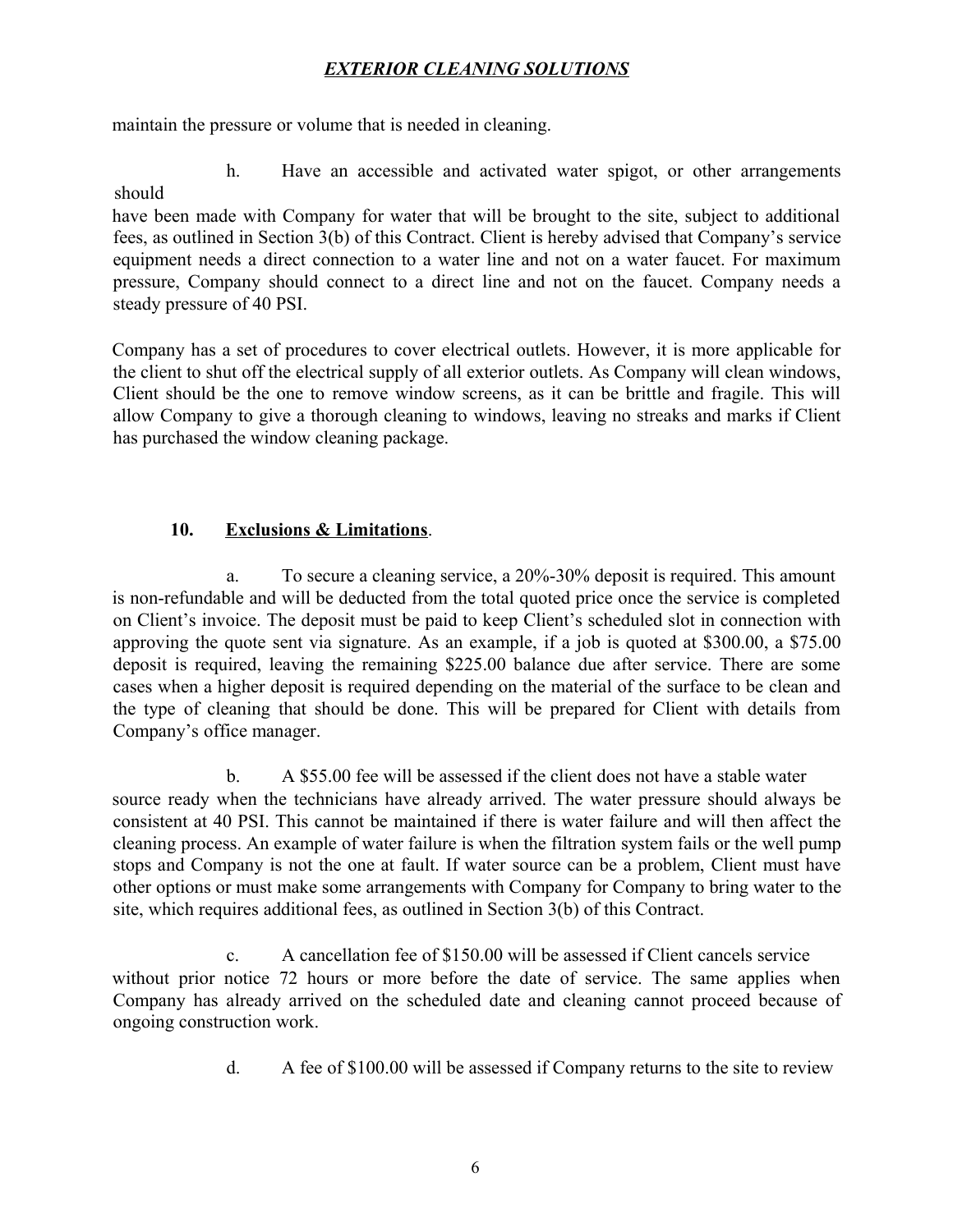a noted issue or complaint by Client and Company finds that the issue was not caused by Company's negligence. An example is when a house cleaning is accomplished in the morning and Company receives a call from a client in the evening saying that remaining debris is left in the siding. An assigned crew performs a review and fills a checklist sheet first. When it was determined that a lawn care service was performed in the afternoon and that the debris left on the siding was made after Company had completed the wash, Company would not be considered at fault and the \$100.00 fee would be assessed.

- e. For window cleaning service using a purified water-fed pole system, Client understands that Client is the one to remove the screen prior to the date of the cleaning service. If not, a \$100.00 fee will be assessed to cover the extra time and effort that Company will exert to remove screens. Client further agrees that Company is not liable for damaged screens, as screen removal needs prior arrangements with Company.
- f. A \$45.00 processing fee will be assessed in the case of returned checks.
- g. Company will not be held responsible for water leaks and intrusion. As much as Company makes every effort, there are times when it is inevitable due to inadequate seals on windows and doors or cracks on walls and foundations.
- h. Client understands that Company should be notified in advance in writing if there are particular surfaces in the area or its surrounding that are sensitive to Company's cleaning solution. If not, Company is not responsible for any ill-effect that it may cause on any surface.
- i. Client understands that Company is not responsible for the following:
- a.i. Unreachable areas beyond 28 ft ladder capability
- a.ii. Wasp Nests and Bird Nests that are unreachable
- a.iii. Cleaning in the form of a "stripping" service
- a.iv. Oxidation removal from gutters, vinyl, metal. (tiger stripes)
- a.v. Storm Windows and leakage
- a.vi. Uncovered Outlets & Old Outlets that have dry rotted and become unsealed.
- a.vii. Furniture Removal & Reinstall
- a.viii. Runoff Cleaning (chemical cleans and area that is nasty underneath the area being contracted to clean)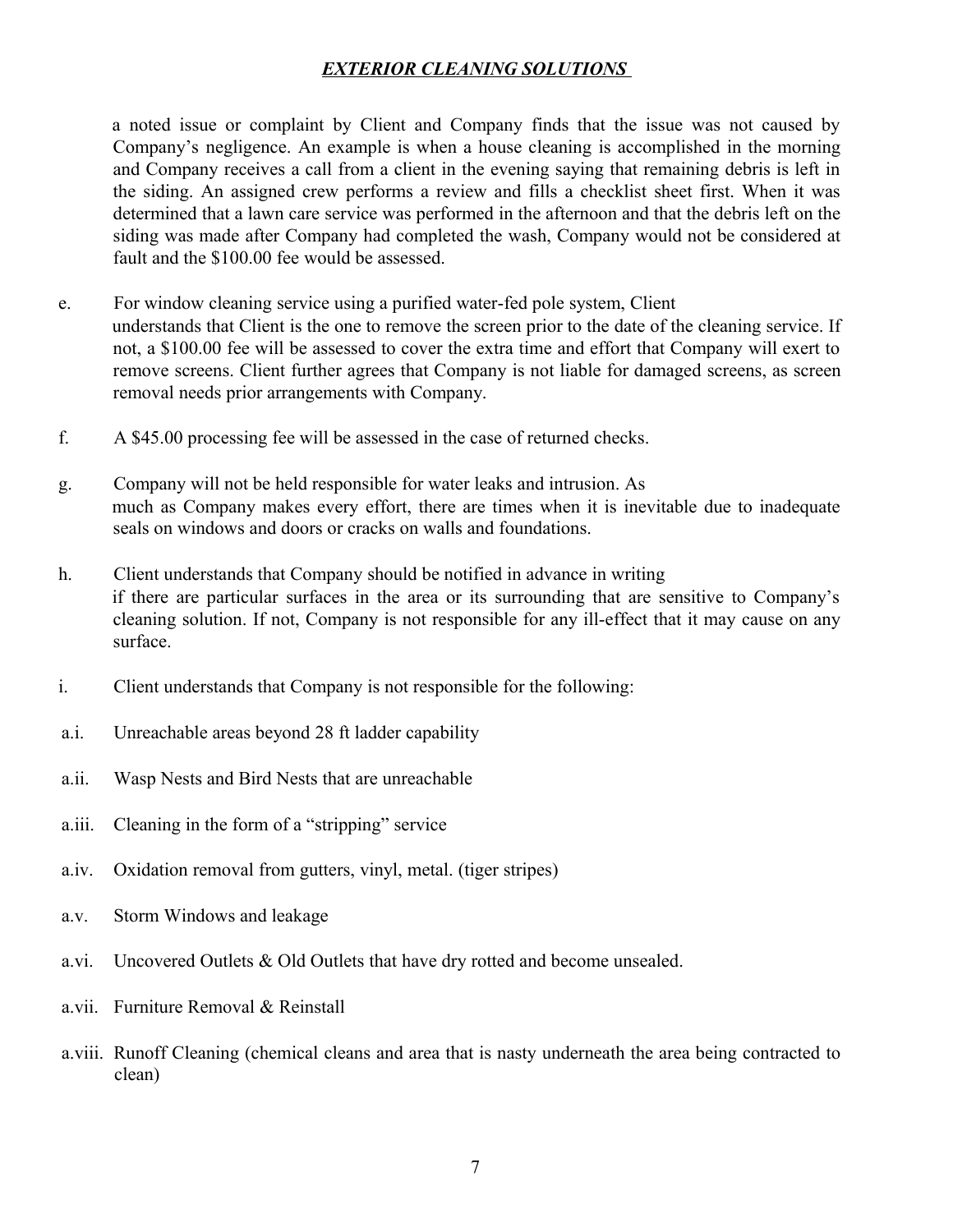- a.ix. Weep Holes and dirt buildup from behind a weep hole causing runs.
- a.x. Vine Remnant and Removal
- a.xi. Artillery Fungus
- a.xii. Paint Splatters we cannot remove these.
- a.xiii. Tree Sap
- a.xiv. Wood Stripping or Client request to put high pressure on wood (We will not destroy wood for the sake of "cleaning it.")
- a.xv. Open windows
- a.xvi. Well Water Problems
- a.xvii. Window Spotting as a result of the House Washing Process.
- a.xviii.Paint Runs & Fading It is Client's responsibility to understand the type of paint on the home. Some types of paint are notorious for runs and fading with standard house wash procedures, and Company is not liable for paint runs or fading with these types of paint or any organic paint runs or fading.
- a.xix. Faulty electrical outlet covers allowing water to seep in and enter the outlet, causing fires or the breaker to throw.
- a.xx. Company is not responsible for the rare fogging issue with multi-pane windows with bad seals.

j. This Contract does not guarantee that all stains will be 100% removed. Company strives to make the expectations clear, and Company will not use pressure as a means of removing a blight if damage would ensue.

k. Company is not responsible for any ill effects to any substrates that were not pre-discussed beforehand with an email in our inbox. If Company has not been notified in advance in writing that something cannot have detergent upon it, Company is not responsible for it.

l. Company is not responsible for any water intrusion. Company will do its best to mitigate any water intrusion, but Client acknowledges that bad seals around windows, doors, and concrete can make this unavoidable.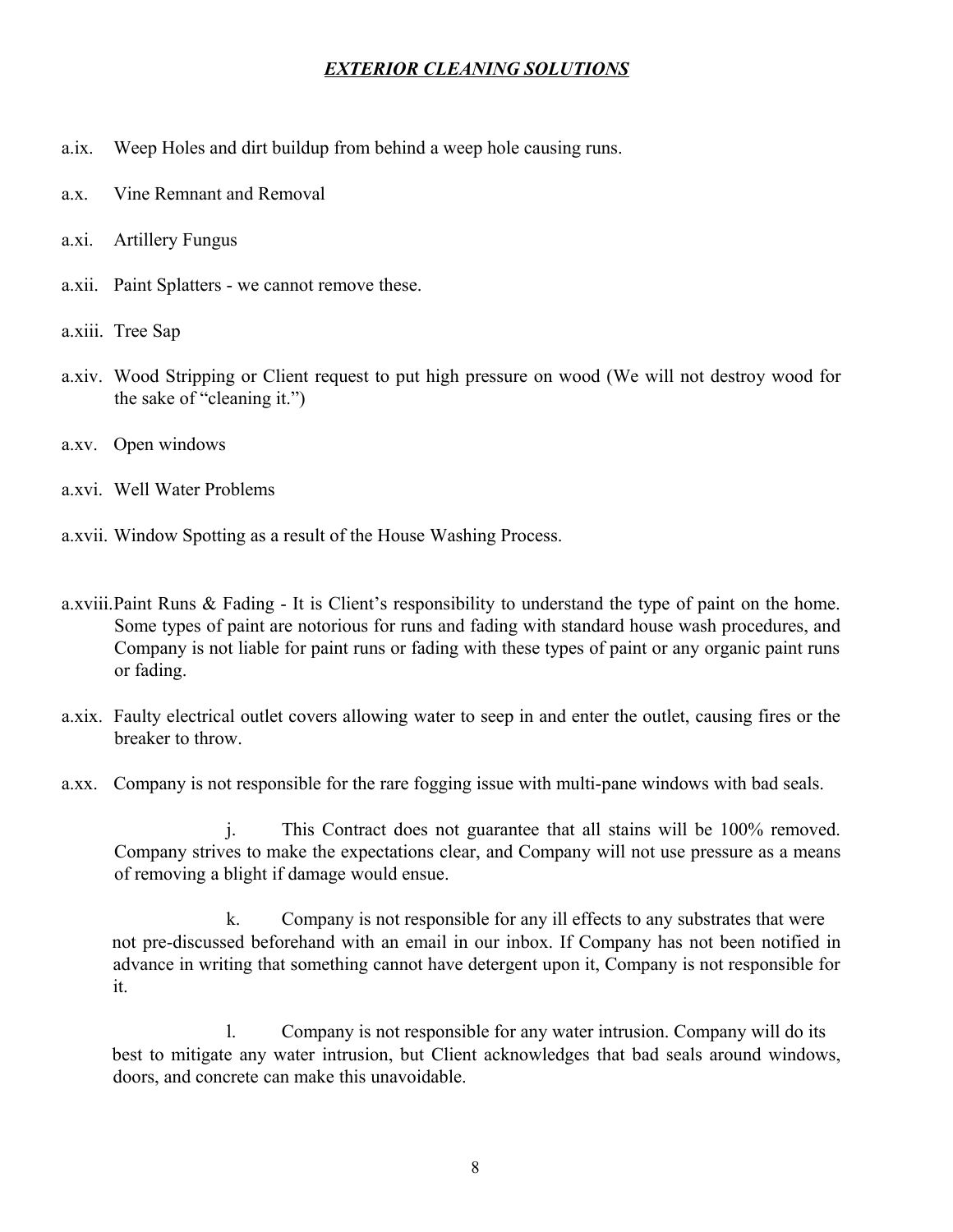**11. Content Use & Release.** Client agrees to give Company permission to use photos, videos, reviews, or descriptions of the property for the purpose of advertising. These will be used without any compensation to Client. Client agrees not to initiate any civil action against Company with regard to the use of the above media. Company will not reveal personal and/or sensitive information like names and/or addresses. Upon Client's approval, Company is allowed to display a sign for marketing on the property for no more than seven days. If Client damages the signage, Client will be charged the retail cost of the sign.

**12. Company's Damages Liability**. Company is liable for any damage to properties that is a direct result of the company's negligence like operator errors and willful misconduct. Damages must be reported to the company not more than two days after the completion of the cleaning service, otherwise those damages are waived. Client agrees to allow Company 30 calendar days from the date of being notified of any potential damages to inspect and cure the issue(s) prior to Client initiating any action related to the alleged damages.

**13. Severability.** If any provision of this Contract or the application thereof is held invalid by a court, arbitrator, or government agency of competent jurisdiction, the Parties agree that such a determination of invalidity shall not affect other provisions or applications of the Contract which can be given effect without the invalid provisions and thus shall remain in full force and effect or application.

**14. Attorneys' Fees and Costs**. If at any point either Party breaches the commitments contained within this Contract, the non-breaching Party is entitled to recover all of its reasonable attorneys' fees and all other reasonable costs incurred in the preparation and service of any notice or demand hereunder, whether or not a legal action is subsequently commenced.

**15.** No Waiver of Breach. The failure to enforce any provision of this Contract shall not be construed as a waiver of any such provision, nor prevent a Party thereafter from enforcing the provision or any other provision of this Contract. The rights granted the Parties are cumulative, and the election of one shall not constitute a waiver of such Party's right to assert all other legal and equitable remedies available under the circumstances.

**16. Choice of Law**. The validity and construction of this Contract shall be determined under Tennessee law, without regard to its internal conflicts of laws rules.

17. **Amendments to the Contract.** This Contract shall not be altered, amended, or modified by oral representation made before or after the execution of this Contract. All amendments or changes of any kind must be in writing, executed by all Parties.

**18. Forum Selection; Jurisdiction; Venue.** For purposes of any action or proceeding arising out of this Contract, the parties hereto expressly submit to the jurisdiction of all federal and state courts located in Davidson County, Tennessee. Further, Parties waive and agree not to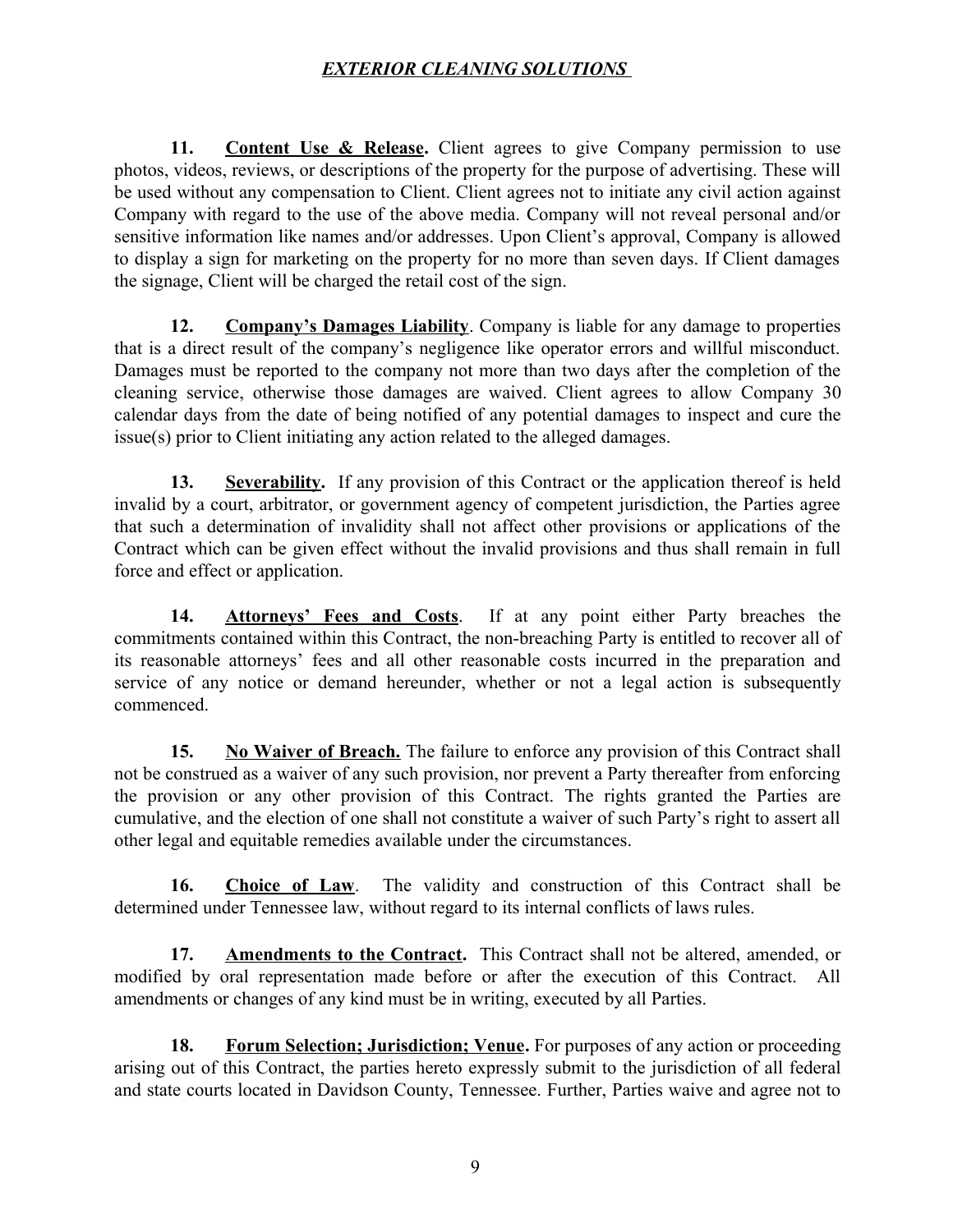assert in any such action, suit or proceeding that they are not personally subject to the jurisdiction of such courts, that the action, suit or proceeding is brought in an inconvenient forum or that venue of the action, suit, or proceeding is improper.

[Signatures on next page]

**IN WITNESS WHEREOF,** this Contract is made effective the moment that Client accepts Company's proposal or estimate.

ENTERED INTO THIS \_\_\_\_\_\_\_\_DAY OF \_\_\_\_\_\_\_\_\_\_\_\_\_\_\_\_\_, 2021.

#### *EXTERIOR CLEANING SOLUTIONS*

\_\_\_\_\_\_\_\_\_\_\_\_\_\_\_\_\_\_\_\_\_\_\_\_\_\_\_\_\_\_\_\_\_\_\_\_\_\_

ENTERED INTO THIS \_\_\_\_\_\_\_\_\_DAY OF \_\_\_\_\_\_\_\_\_\_\_\_\_\_\_\_\_, 2021.